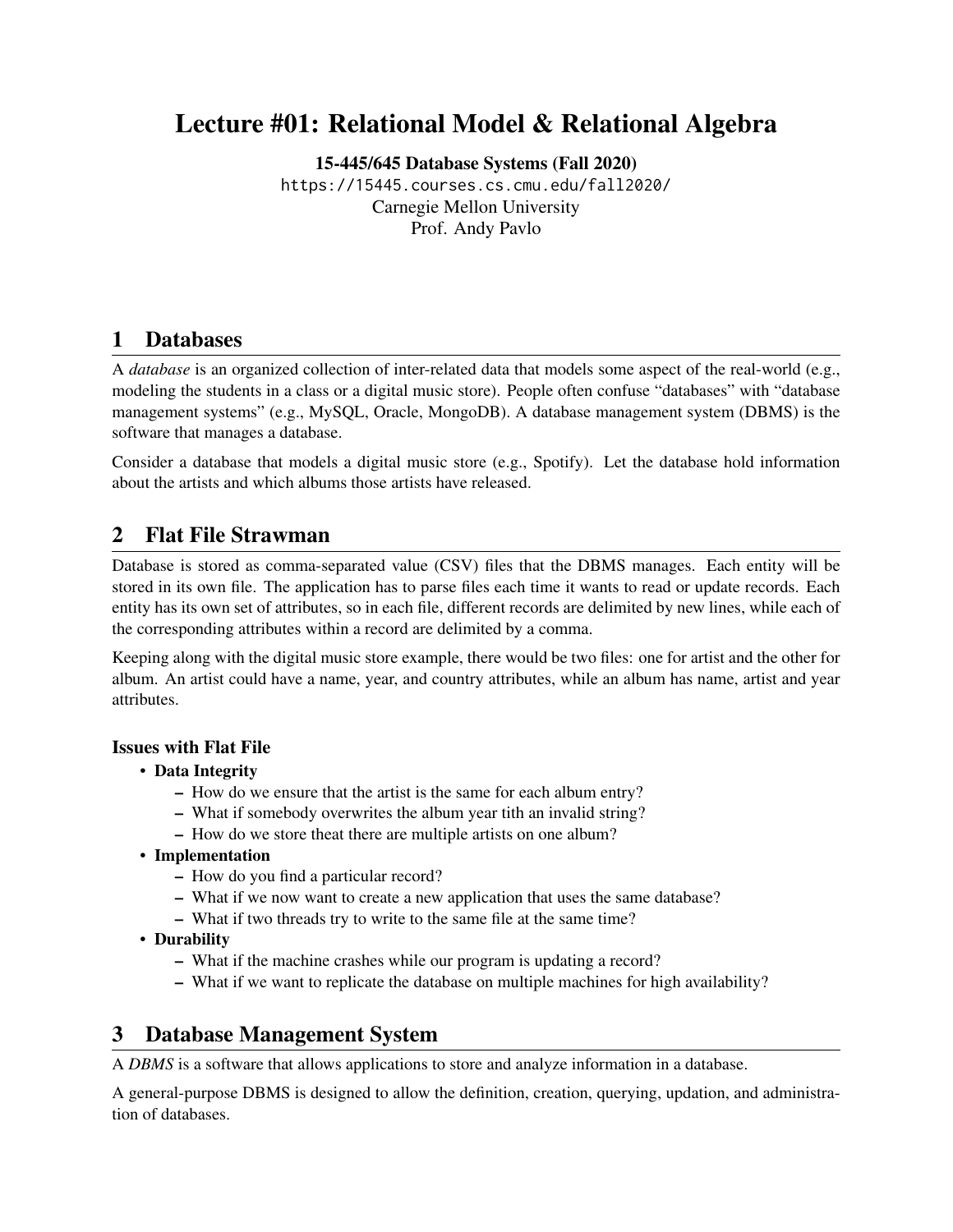### Early DBMSs

Database applications were difficult to build and maintain because there was a tight coupling between logical and physical layers. The logical layer is which entities and attributes the database has while the physical layer is how those entities and attributes are being stored. Early on, the physical layer was defined in the application code, so if we wanted to change the physical layer the application was using, we would have to change all of the code to match the new physical layer.

# 4 Relational Model

Ted Codd noticed that people were rewriting DBMSs every time they wanted to change the physical layer, so in 1970 he proposed the relational model to avoid this. This relational model has three key points:

- Store database in simple data structures (relations).
- Access data through high-level language.
- Physical storage left up to implementation.

A *data model* is a collection of concepts for describing the data in a database. The relational model is an example of a data model.

A *schema* is a description of a particular collection of data, using a given data model.

The relational data model defines three concepts:

- Structure: The definition of relations and their contents. This is the attributes the relations have and the values that those attributes can hold.
- Integrity: Ensure the database's contents satisfy constraints. An example constraint would be that any value for the year attribute has to be a number.
- Manipulation: How to access and modify a database's contents.

A *relation* is an unordered set that contains the relationship of attributes that represent entities. Since the relationships are unordered, the DBMS can store them in any way it wants, allowing for optimization.

A *tuple* is a set of attribute values (also known as its *domain*) in the relation. Originally, values had to be atomic or scalar, but now values can also be lists or nested data structures. Every attribute can be a special value, NULL, which means for a given tuple the attribute is undefined.

A relation with n attributes is called an n*-ary relation*.

#### Keys

A relation's *primary key* uniquely identifies a single tuple. Some DBMSs automatically create an internal primary key if you do not define one. A lot of DBMSs have support for autogenerated keys so an application does not have to manually increment the keys.

A *foreign key* specifies that an attribute from one relation has to map to a tuple in another relation.

# 5 Data Manipulation Languages (DMLs)

A language to store and retrieve information from a database. There are two classes of languages for this:

- Procedural: The query specifies the (high-level) strategy the DBMS should use to find the desired result.
- Non-Procedural: The query specifies only what data is wanted and not how to find it.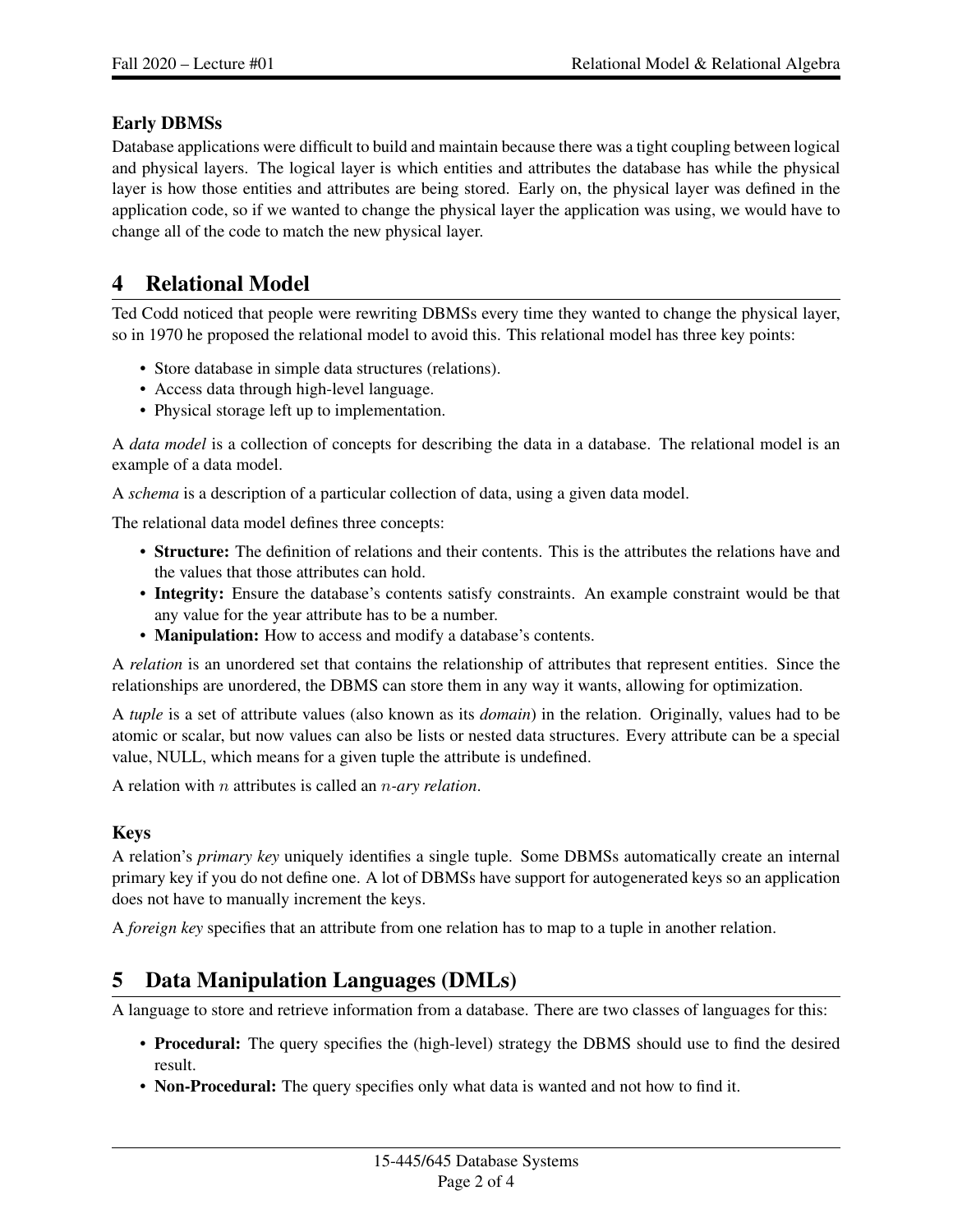### 6 Relational Algebra

*Relational Algebra* is a set of fundamental operations to retrieve and manipulate tuples in a relation. Each operator takes in one or more relations as inputs, and outputs a new relation. To write queries we can "chain" these operators together to create more complex operations.

#### **Select**

Select takes in a relation and outputs a subset of the tuples from that relation that satisfy a selection predicate. The predicate acts like a filter, and we can combine multiple predicates using conjunctions and disjunctions.

```
Syntax: \sigma_{\text{predicate}}(R).
```
#### Projection

Projection takes in a relation and outputs a relation with tuples that contain only specifed attributes. You can rearrange the ordering of the attributes in the input relation as well as manipulate the values.

```
Syntax: \pi_{A1,A2,...,An}(R).
```
#### Union

Union takes in two relations and outputs a relation that contains all tuples that appear in at least one of the input relations. Note: The two input relations have to have the exact same atttributes.

Syntax:  $(R \cup S)$ .

#### Intersection

Intersection takes in two relations and outputs a relation that contains all tuples that appear both of the input relations. Note: The two input relations have to have the exact same atttributes.

Syntax:  $(R \cap S)$ .

### **Difference**

Difference takes in two relations and outputs a relation that contains all tuples that appear in the first relation but not the second relation. Note: The two input relations have to have the exact same atttributes.

Syntax:  $(R - S)$ .

### Product

Product takes in two relations and outputs a relation that contains all possible combinations for tuples from the input relations.

Syntax:  $(R \times S)$ .

#### Join

Join takes in two relations and outputs a relation that contains all the tuples that are a combination of two tuples where for each attribute that the two relations share, the values for that attrubite of both tuples is the same.

Syntax:  $(R \bowtie S)$ .